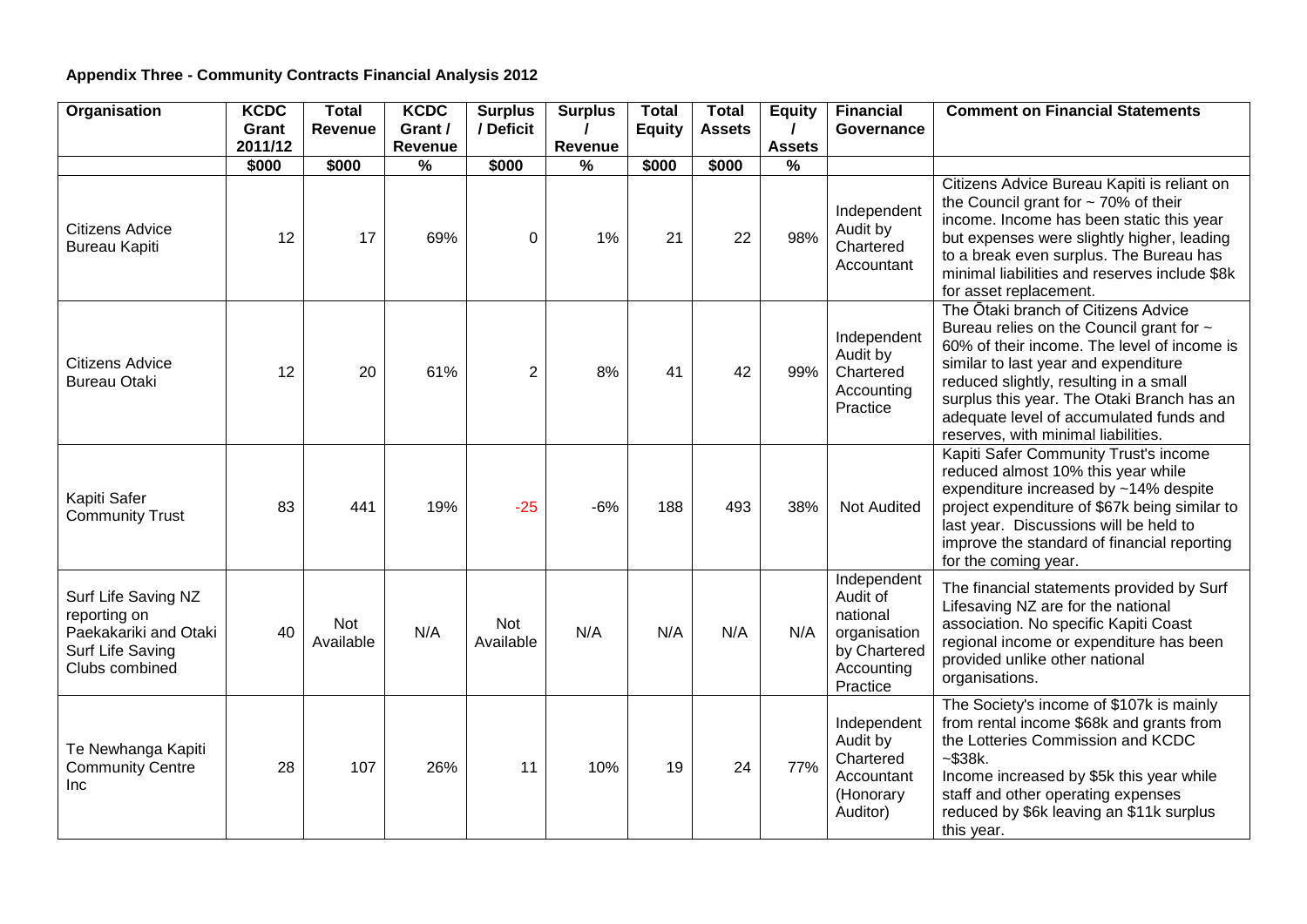| Organisation                                                    | <b>KCDC</b><br>Grant | Total<br>Revenue | <b>KCDC</b><br>Grant /   | <b>Surplus</b><br>/ Deficit | <b>Surplus</b> | <b>Total</b><br><b>Equity</b> | <b>Total</b><br><b>Assets</b> | <b>Equity</b><br>$\prime$ | <b>Financial</b><br>Governance                                 | <b>Comment on Financial Statements</b>                                                                                                                                                                                                                                                                                                                                                                                                                                                                                                                                                                                                                                                                          |
|-----------------------------------------------------------------|----------------------|------------------|--------------------------|-----------------------------|----------------|-------------------------------|-------------------------------|---------------------------|----------------------------------------------------------------|-----------------------------------------------------------------------------------------------------------------------------------------------------------------------------------------------------------------------------------------------------------------------------------------------------------------------------------------------------------------------------------------------------------------------------------------------------------------------------------------------------------------------------------------------------------------------------------------------------------------------------------------------------------------------------------------------------------------|
|                                                                 | 2011/12              |                  | Revenue                  |                             | Revenue        |                               |                               | <b>Assets</b>             |                                                                |                                                                                                                                                                                                                                                                                                                                                                                                                                                                                                                                                                                                                                                                                                                 |
|                                                                 | \$000                | \$000            | $\overline{\frac{9}{6}}$ | \$000                       | $\frac{9}{6}$  | \$000                         | \$000                         | $\frac{9}{6}$             |                                                                |                                                                                                                                                                                                                                                                                                                                                                                                                                                                                                                                                                                                                                                                                                                 |
| Disability Information<br>and Equipment<br>Centre - Kapiti Inc. | 30                   | 249              | 12%                      | 0                           | 0%             | 62                            | 114                           | 54%                       | Independent<br>Audit by<br>Chartered<br>Accountant             | The organisation operates from Kāpiti and<br>Wellington and the combined results have<br>been reported here. The Kāpiti District<br>earned ~77% of the net income but<br>incurred less of the combined expenditure<br>(67%) in 2012. This performance resulted<br>in a surplus for the Kapiti area of \$28k<br>which was offset by the Wellington deficit<br>of -\$28k. Group 'Total Income' of \$249k<br>was nearly the same as in 2011.<br>Expenditure of \$249k was \$16k less than<br>last year mainly due to a reduction in<br>salaries which improved the year end<br>surplus to a break even position, compared<br>to a small deficit in 2011.                                                           |
| Kapiti Emergency<br><b>Medical Services</b><br><b>Trust</b>     | 17                   | 82               | 21%                      | $-123$                      | $-150%$        | 141                           | 392                           | 36%                       | No Audit<br>Report<br>attached to<br>Annual<br>Accounts        | The Emergency Medical Services Trust<br>reported an increased deficit again this<br>year. Significant movements in the<br>balance sheet this year reflect on-going<br>issues which we understand have been<br>resolved recently. Discussions will be held<br>with the Trust to improve the standard of<br>financial reporting for the coming year.                                                                                                                                                                                                                                                                                                                                                              |
| Kapiti Youth Support<br><b>Trust</b>                            | 50                   | 1,020            | 5%                       | 247                         | 24%            | 716                           | 783                           | 91%                       | Independent<br>Audit by<br>Chartered<br>Accounting<br>Practice | This commentary relates to the previous<br>financial year ended November 2011.<br>Recent financial results for the year to 30<br>Nov 2012 were not available to include<br>comments (as at the end of January 2013).<br>Income is primarily from the CCDHB<br>contract, the Council grant, and also from<br>other grants and donations which can be<br>inconsistent from year to year. Income has<br>increased by almost \$300k to \$646k,<br>nearly double last year. Grants & donations<br>increased significantly between 2010 and<br>2011 from \$46k to \$241k, plus an<br>additional new \$98k grant from 'Fresh<br>Start'.<br>Expenditure of \$756k increased 18%<br>(mainly GP fees and salaries expense |